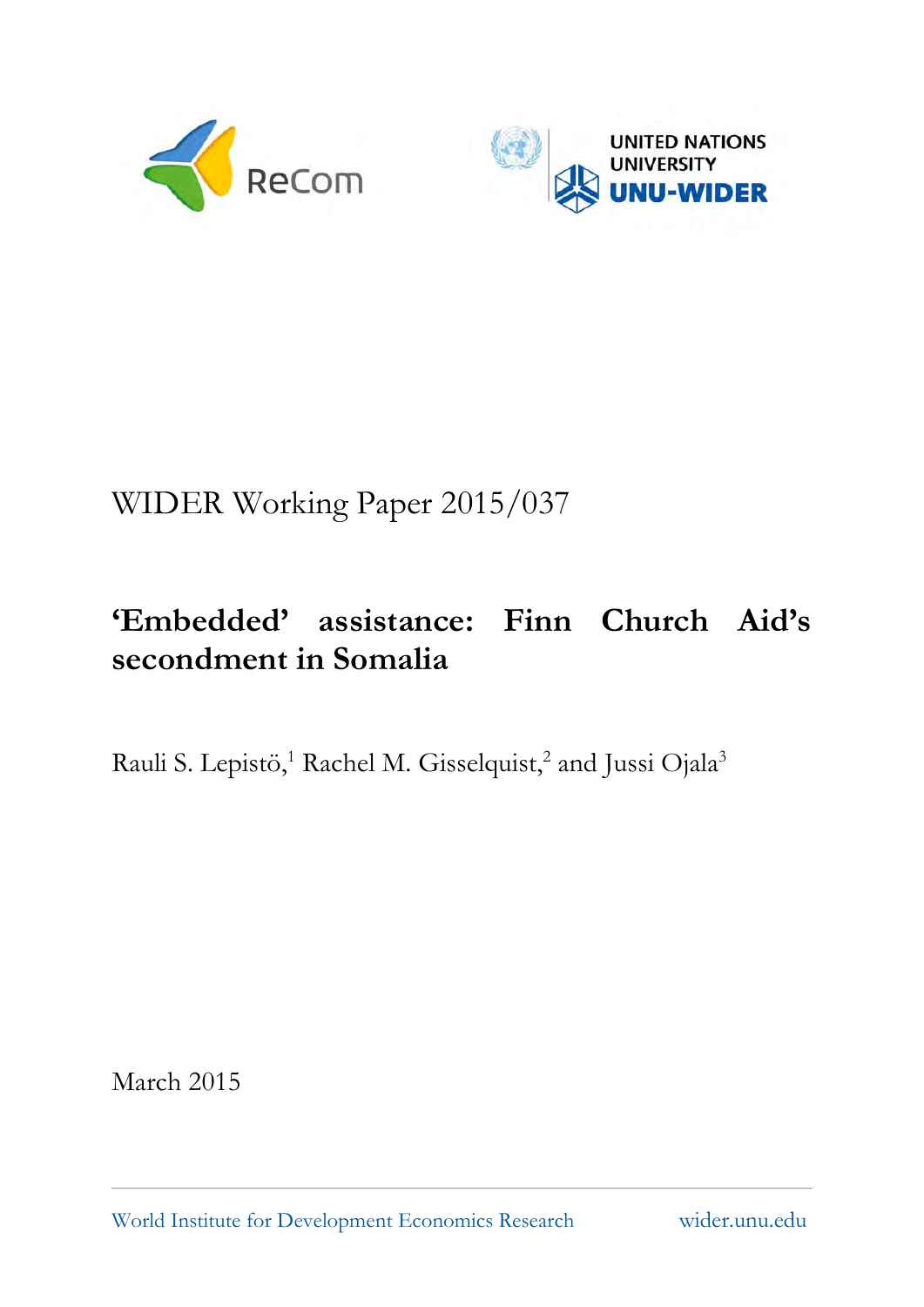**Abstract:** Donors face distinct challenges in operating in fragile states and supporting the building of state capacity. This paper explores one type of assistance – the 'embedding' of highly-skilled staff members within local government agencies – through a unique case study of Finn Church Aid's experience with secondment in Somalia. Building upon FCA's previous work in Somalia, its staff member worked as part of the Transitional Federal Government's Ministry of Constitutional Affairs and Reconciliation to assist in the implementation of the roadmap designed to end transitional governance in the country. Although a number of such initiatives exist, few studies have explored how, why, and whether they work. Drawing on unique access to FCA staff and documents, as well as interviews with Somali stakeholders, donor representatives, and others, the paper explores FCA's experience and impact through this initiative, one way in which a non-state actor has provided tangible, relatively low cost support to a fragile state.

**Keywords:** Fragile states, foreign aid, peace-building, human rights-based approach, local ownership, Somalia **JEL classification:** F35, F51, H11, O22

1Independent researcher; 2UNU-WIDER; 3Finn Church Aid; corresponding author: raulilepisto@gmail.com

This study has been prepared within the UNU-WIDER project 'Foreign Aid: Research and Communication' directed by Tony Addison and Finn Tarp.

Copyright © UNU-WIDER 2015

ISSN 1798-7237 ISBN 978-92-9230-922-0

Typescript prepared by the Lisa Winkler at UNU-WIDER.

UNU-WIDER gratefully acknowledges specific programme contributions from the governments of Denmark (Ministry of Foreign Affairs, Danida) and Sweden (Swedish International Development Cooperation Agency—Sida) for ReCom. UNU-WIDER also gratefully acknowledges core financial support to its work programme from the governments of Denmark, Finland, Sweden and the United Kingdom.

The World Institute for Development Economics Research (WIDER) was established by the United Nations University (UNU) as its first research and training centre and started work in Helsinki, Finland in 1985. The Institute undertakes applied research and policy analysis on structural changes affecting the developing and transitional economies, provides a forum for the advocacy of policies leading to robust, equitable and environmentally sustainable growth, and promotes capacity strengthening and training in the field of economic and social policy-making. Work is carried out by staff researchers and visiting scholars in Helsinki and through networks of collaborating scholars and institutions around the world.

UNU-WIDER, Katajanokanlaituri 6 B, 00160 Helsinki, Finland, wider.unu.edu

The views expressed in this publication are those of the author(s). Publication does not imply endorsement by the Institute or the United Nations University, nor by the programme/project sponsors, of any of the views expressed.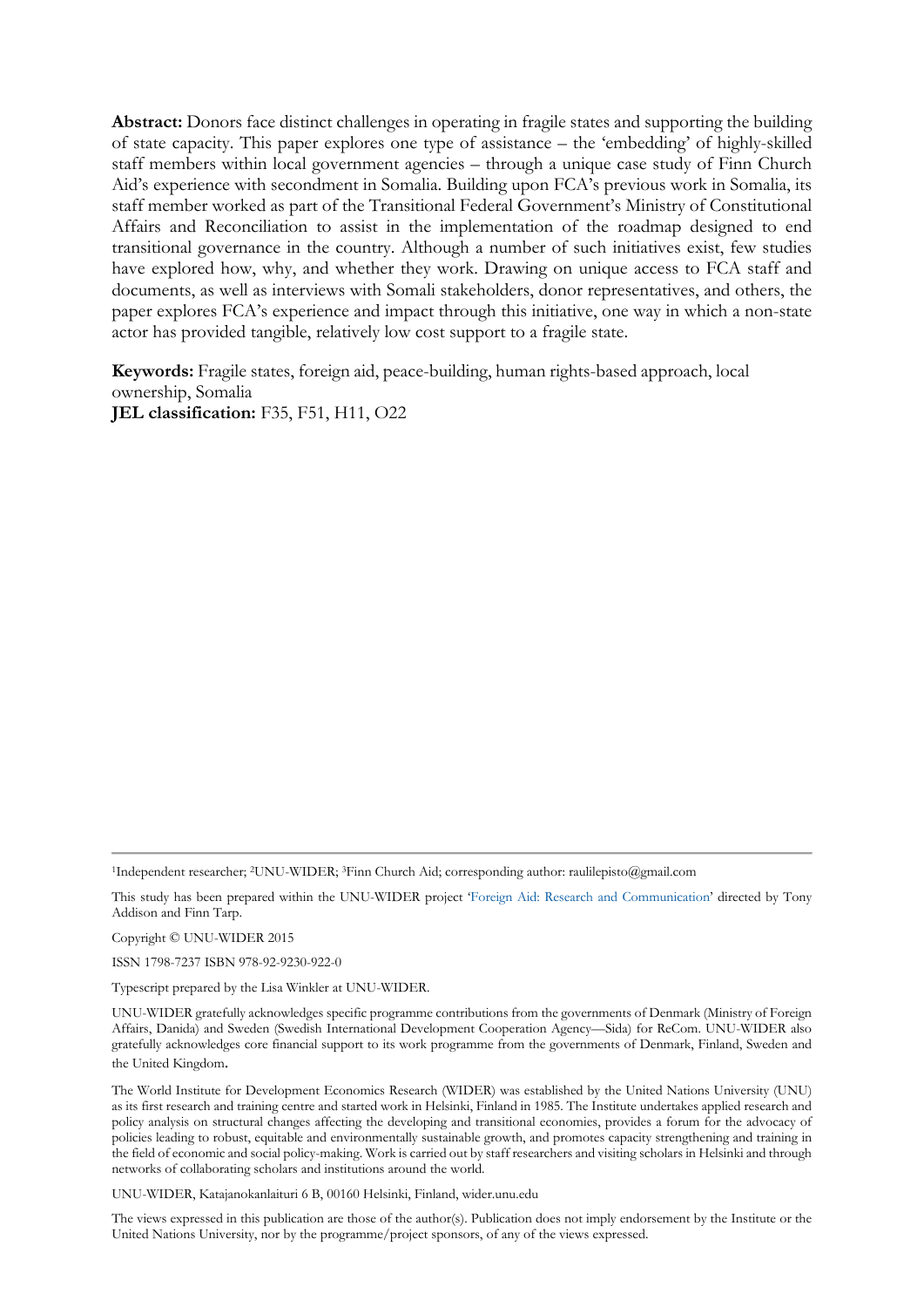#### **1 Introduction**

<u>.</u>

On 2 April 2012, three Finn Church Aid (FCA) specialists met with the Transitional Federal Government of Somalia's (TFG) Minister of Constitutional Affairs and Reconciliation, Abdi Hosh. They asked Hosh how FCA could support his Ministry, which had just been entrusted with the responsibility of overseeing significant parts of the implementation of a roadmap to guide the ending of political transition in Somalia by 20 August 2012.<sup>1</sup> It was a crucial state-building process in which TFG was set to be replaced by elected representatives of the Somali people serving under a new constitution. Minister Hosh replied that he wanted FCA's peace-building specialist Mahdi Abdile seconded to work with him at the Ministry of Constitutional Affairs and Reconciliation (henceforth the Ministry). Abdile assumed his post on 23 April 2012, charged with the task of supporting the Ministry in its assigned duties.

Operating in fragile states represents a distinct challenge for donors and NGOs. Indeed, in the worst case, their interventions are criticized for serving to erode state capabilities.<sup>2</sup> This paper presents an example of how a non-state actor has provided tangible support to a fragile state government, assisting in the process of building capacity to guide the country towards resilience. Development agencies provide a variety of types of assistance toward such ends. Within the broader framework of state-building and peace-building development assistance, FCA's secondment may be grouped together with other aid-funded programmes to support external advisors within government ministries – a form of technical assistance, in this case 'embedded' within local institutions. While a number of such initiatives exist, very little publicly available documentation is available on how, why, and whether they work – on the process, challenges, tensions, and lessons learned from such embedded assistance. Benefiting from unique entrée into FCA's experience in Somalia, this case study speaks directly to this lacuna in the literature. At the same time, it also highlights several aspects to FCA's initiative that make it unique, and may be worth consideration by other organizations operating in fragile state environments. Given Abdile's position within the Ministry, the case speaks in particular to issues of 'local ownership' in aid, illustrating some of the tensions faced by external actors in supporting truly locally owned initiatives. Thus, through a detailed case study of a relatively small-scale project, we hope to speak to several broader issues in the literature.

Overall, the paper argues that Abdile contributed in significant ways to the Ministry's capacity to implement the transition roadmap, despite his overall limited ability to influence changes in policy. The embedded assistance provided by Abdile's secondment gave the Ministry additional means to achieve its main goal of overseeing the successful political transition in Somalia. Although FCA was not willing to set specific objectives for the secondment as Abdile reported directly to Minister Hosh, the initiative nonetheless gave FCA indirect, albeit limited, presence at the core of the Somali state-building process. Thus, even while Abdile worked within an environment that did not always carry out activities as FCA might have preferred, his presence within the Ministry also allowed for the promotion of some of FCA's guiding principles. From FCA's perspective, as well

<sup>1</sup> Somalia has been a subject of interim governance since 2000 when the Transitional National Government (TNG) was established. The Transitional Federal Government replaced TNG in 2004. It should be noted that throughout the existence of these governance structures, their ability to actually govern has been very limited.

<sup>2</sup> L. Zanotti, 'Cacophonies of aid, failed state building and NGOs in Haiti: setting the stage for disaster, envisioning the future', *Third World Quarterly*, 31(5), 2010, pp. 755-71; Rosan Smits and Deborah Wright, 'Engagement with Non-State Actors in Fragile States: Narrowing Definitions, Broadening Scope', *CRU Report,* Clingendael Netherlands Institute of International Relations, 2012, p. 8.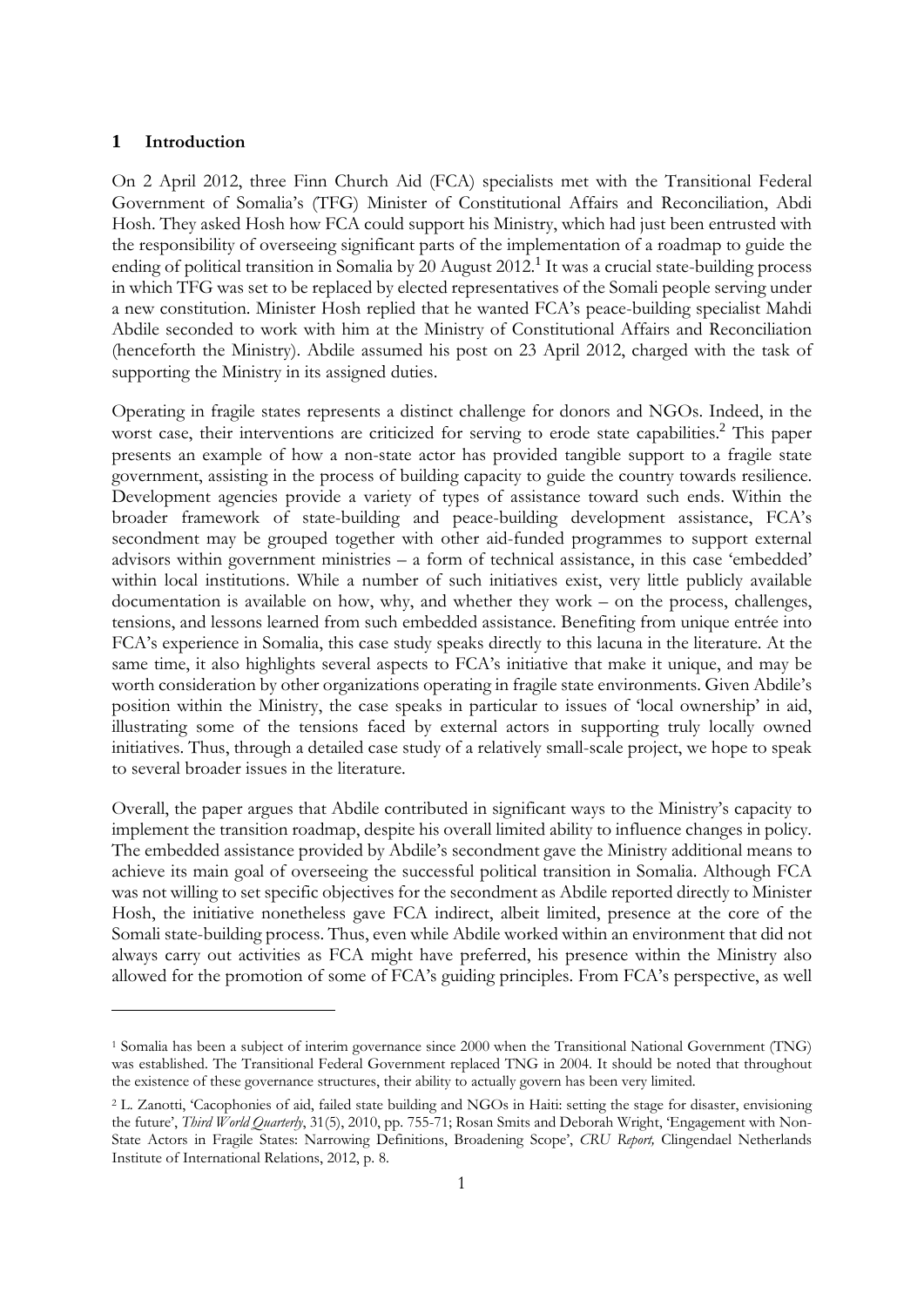as that of the Minister, the secondment was an overall success, offering a model that both would hope to build upon in future.

The paper draws on interviews with Somali stakeholders, selected FCA staff, and donor representatives. It also builds on FCA's organizational memory and relevant written documents as well as on secondary sources. Further support is sought from Email correspondence that the lead author was given access to during the research phase of the paper. This study is intended as an objective study of the secondment arrangement. It should, however, be noted that one of the authors is a senior adviser on the right to peace at FCA and has worked with FCA since 2008, allowing the paper to benefit from FCA's institutional memory.

The first part of this paper situates this study within the broader policy and research literature, highlighting FCA's secondment as a form of 'embedded' assistance for state-building with strong potential for helping to address challenges of local ownership. The second situates the case study within the context of FCA's mandate, history, and current projects in Somalia. It explores how the organization's understanding of its mandate and role in supporting fragile states evolved to the degree where providing capacity support to a fragile government became possible, and reviews the secondment from a programmatic point of view. The third section explores the impact of the secondment, in particular highlighting the assessments of both participants and observers. It explores some of the extenuating factors in assessing impact, in particular the capacity limitations faced by Abdile during the secondment. The paper concludes by considering the secondment initiative within the broader context of political transition and establishing new state institutions in Somalia.

# **2 Supporting state-building and local ownership through 'embedded' assistance**

Fragile states and conflict situations have some of the most pressing development and humanitarian needs and addressing these needs will remain central to development assistance post-2015.<sup>3</sup> Operating in fragile environments thus remains core to the mandates of many development and humanitarian NGOs, including FCA. Somalia, the quintessential 'failed' state, has long occupied one extreme of the fragility spectrum, with humanitarian and development needs well documented.<sup>4</sup>

Operating in fragile environments poses distinct challenges in comparison to development assistance in more stable environments – even ones in which economic indicators and levels of poverty may be similar. For instance, addressing issues of security for operations and personnel clearly imposes additional costs, risks, and complexity. At a more abstract level, one of the most fundamental tensions relates to issues of local ownership. Donors have committed to local ownership in aid operations, one of the core principles of the *Paris Declaration on Aid Effectiveness* (2005), reaffirmed in the *Accra Agenda for Action* (2008) and the *New Deal for Engagement in Fragile States* (2011). At the same time, fragile states are particularly ill-equipped to fully 'own' their development processes; notwithstanding the strong will and capacity of many individuals and some organizations within them, a fragile state – by definition – has extremely weak state capacity,

<sup>3</sup> OECD, *Fragile States 2014: Domestic Revenue Mobilisation in Fragile States*, Paris: OECD, 2014; World Bank, *World Development Report. Conflict, Security, and Development*, Washington, DC: World Bank, 2011.

<sup>4</sup> See, e.g., Ken Menkhaus, 'State Failure, State-Building, and Prospects for a "Functional Failed State" in Somalia', *The ANNALS of the American Academy of Political and Social Science,* 656(1), pp. 154-172.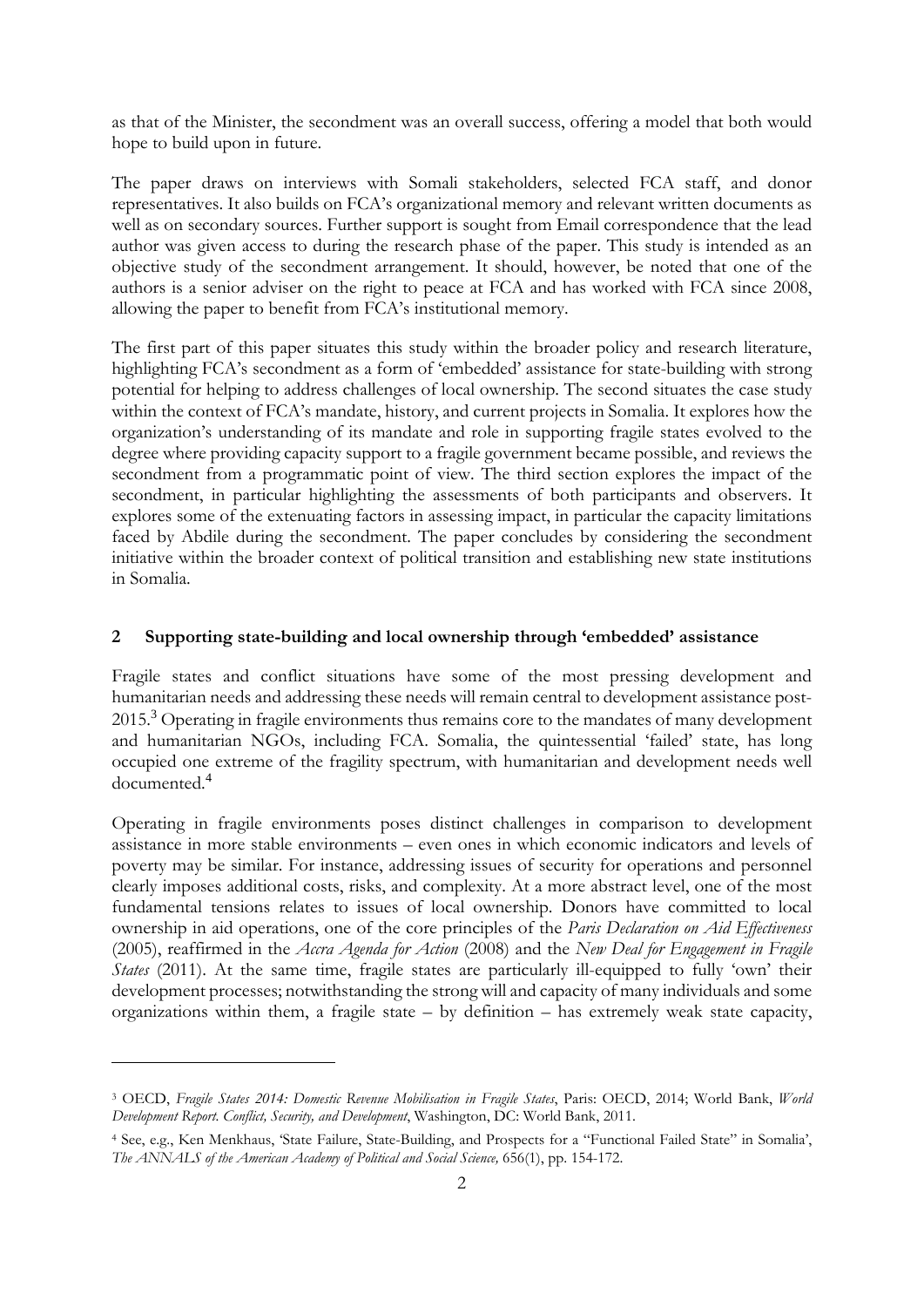legitimacy, and authority.<sup>5</sup> How to support fragile states to build the capacity, legitimacy, and authority required to effectively and fully lead and manage their own development processes, in a manner at the same time consistent with local ownership, is thus a major tension for donors operating in these environments.<sup>6</sup>

Likewise, supporting local ownership while also facilitating improvements in state capacity and better governance remains a major tension for donors in developing countries more generally.<sup>7</sup> Indeed, critics argue that development assistance can both contribute to the weakening of state capacity and legitimacy, as well as effectively hinder the ability of states to raise their own revenues.<sup>8</sup> In addition, in terms of 'how to' support more capable and legitimate states, there remains considerable debate among researchers and practitioners over best practices in core thematic areas, such as reform of the civil service, public financial management, tax systems, and policing.<sup>9</sup>

Efforts by development actors to support the emergence of more capable and legitimate states can be grouped into four broad categories. The first consists of support or incentives for *institutional reforms* of existing state organizations and practices, such as major restructuring of the civil service, public financial management system, judiciary, legislature, or electoral system. A second broad category consists of *capacity-building* efforts, such as job training or 'train the trainers' initiatives, geared to developing the skills and experience of individuals working within such institutions. A third broad category, *technical and capacity assistance,* provides additional external support when domestic capacity is insufficient. Finally, a fourth category includes efforts to act in place of the state to fulfill functions normally undertaken by more capable states, such as the provision of public services – labeled '*parallel institutions*' for short. Humanitarian assistance might loosely be classified here. In terms of development, efforts tend to involve support for more durable 'independent' institutions operating in parallel to government agencies. Given the difficulties in reforming existing institutions, such institutions are seen to benefit for instance from their autonomy from existing (dysfunctional) organizations and their ability to work outside the traditional civil service, which may facilitate payment of higher salaries and attracting of more skilled employees. While development assistance has generally focused more on interventions of

<sup>5</sup> Rachel M. Gisselquist, 'Aid and Institution-Building in Fragile States: What Do We Know? What Can Comparative Analysis Add?', *The ANNALS of the American Academy of Political and Social Science,* 656(1), pp. 6-21; OECD, *The Missing Piece: Improving International Support to the Peace Process,* Paris: OECD, 2012; OECD/DAC, *Principles for Good International Engagement in Fragile States and Situations*, Paris: OECD, 2007.

<sup>6</sup> Derrick W. Brinkerhoff, 'Developing capacity in fragile states', *Public Administration and Development,* 30(1), pp. 66-78; UNU-WIDER, *Position Paper: Aid, Governance, and Fragility*, Helsinki, Finland: UNU-WIDER, 2014.

<sup>7</sup> David D. Booth, 'Aid effectiveness: bringing country ownership (and politics) back in', *Conflict, Security & Development,*  12(5), 2012, pp. 537-58; Rachel M. Gisselquist and Danielle Resnick, 'Aiding Government Effectiveness in Developing Countries', *Public Administration and Development,* 34(3), 2014, pp. 141-48; Martin Sjöstedt, 'Aid Effectiveness and the Paris Declaration: A Mismatch between Ownership and Results-Based Management?', *Public Administration and Development,* 33(2), 2013, pp. 143-155.

<sup>8</sup> See, e.g., Deborah Bräutigam and Stephen Knack, 'Foreign Aid, Institutions and Governance in Sub-Saharan Africa', *Economic Development and Cultural Change,* 52(2), 2004, pp. 255-85; Lant Pritchett, Michael Woolcock, and Matt Andrews, 'Looking like a state: Techniques of persistent failure in state capability for implementation', *The Journal of Development Studies,* 49(1), 2013, pp. 1-18.

<sup>&</sup>lt;sup>9</sup> See, e.g., Matt Andrews, *The Limits of Institutional Reform in Development: Changing Rules for Realistic Solutions, Cambridge:* Cambridge University Press, 2013; Odd-Helge Fjeldstad, 'Tax and Development: Donor Support to Strengthen Tax Systems in Developing Countries', *Public Administration and Development,* 34(3), 2014, pp. 182-193; Otwin Marenin, 'Styles of Policing and Economic Development in African States', *Public Administration and Development,* 34(3), 2014, pp. 149-161; Sarah Repucci, 'Designing Effective Civil Service Reform: Lessons from Past Experience', *Public Administration and Development,* 34(3), 2014, pp. 207-218.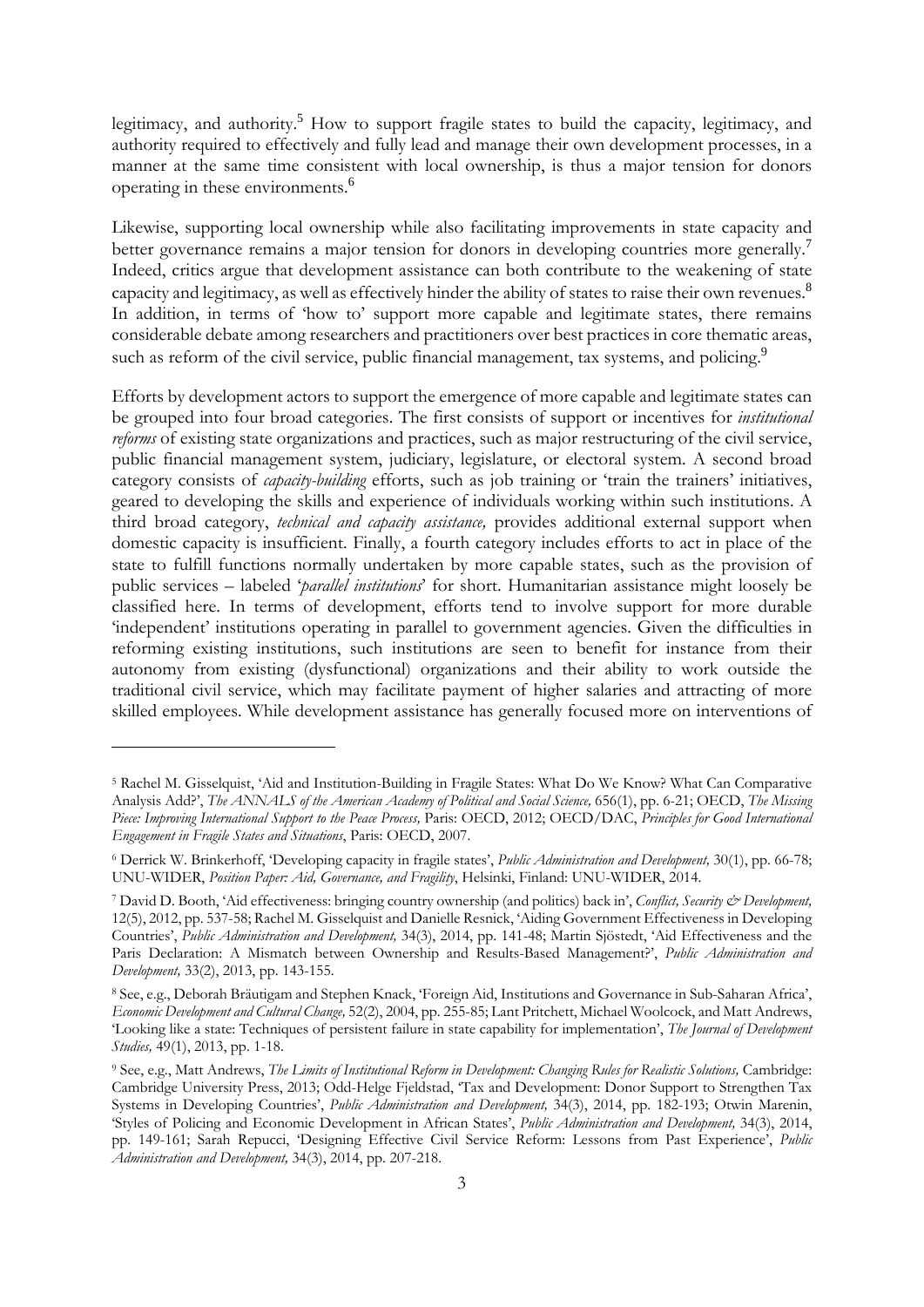the other three types, Collier for one advocates more development attention to such parallel institutions for service provision.<sup>10</sup>

Within this framework, FCA's secondment may be grouped broadly with other aid-funded programmes to support external advisors within government ministries – a form of technical and capacity assistance. While more standard technical assistance often involves considerable coordination and work with government agencies, this approach takes a step further in the degree to which external advisors are 'embedded' within local institutions and accountable directly to supervisors within these institutions. Some such initiatives also involve elements of capacitybuilding as the embedding of external advisors may be seen as playing a role in building domestic capacity through example and interaction, 'knowledge transfer', and (sometimes) direct training of local colleagues. Depending on the size of such programmes, an element of 'parallel institutions' may also be at work.

Among such programmes, the Overseas Development Institute (ODI)'s Fellowship Scheme is perhaps the best known. Since it began in 1963, it has placed over a thousand post-graduate economists and statisticians in the public sectors of developing countries to work as local civil servants.<sup>11</sup>

The Scott Family Liberia Fellows is another such programme, although smaller than ODI's with roughly six fellows per year since it began operations in mid-2007. Initiated with a grant from Ed Scott, the programme was originally managed by the Center for Global Development (CGD) and subsequently by John Snow, Inc. (JSI). Liberia Fellows 'typically work as "special assistants" to Ministers or other officials, taking on a wide variety of tasks, ranging from economic affairs, public policy, agriculture, health, legal, speechwriting, ministerial co-ordination and administration'. They aim to 'support the Ministers in their full range of activities and to make them more effective and efficient in all that they do'.<sup>12</sup>

Also in Liberia is the more recently initiated Carter Center and Transnational Law Institute of Washington and Lee University School of Law (W&L) Liberia Law Fellows Program, which expects to place law school graduates in government offices at the Ministry of Justice, Ministry of Commerce, Ministry of Internal Affairs, Ministry of Agriculture, Ministry of Public Works, Ministry of Health, Judicial Institute, and Land Commission. Both the Carter Center and W&L have been engaged in other projects on access to justice in Liberia, since 2006 and 2008, respectively, and the programme builds upon these activities.<sup>13</sup>

An earlier example is the Africa Fellows programme led by Professor Carroll Wilson of the Massachusetts Institute of Technology (MIT). It operated from 1959 to the mid-1960s, sending primarily MIT business and law school graduates to work in ministries in various African countries – most either newly independent or on the verge of independence. A report on the programme's

<sup>10</sup> Paul Collier, 'How to Spend it: The organization of public spending and aid effectiveness', WIDER Working Paper WP2012/005, Helsinki: UNU-WIDER.

<sup>11</sup> See www.odi.org/fellowship-scheme.

<sup>12</sup> JSI, 'Liberia Fellows Program', n.d. (at: www.jsi.com/JSIInternet/IntlHealth/project/display.cfm?ctid=na&cid=na&tid=40&id=5028, last accessed 11 December 2014).

<sup>13</sup> The Carter Center and W&L, 'Liberia Law Fellows Program', n.d. (at: law.wlu.edu/deptimages/carter%20fellows/Law%20Fellows%20report-April%2024.pdf, last accessed 11 December 2014).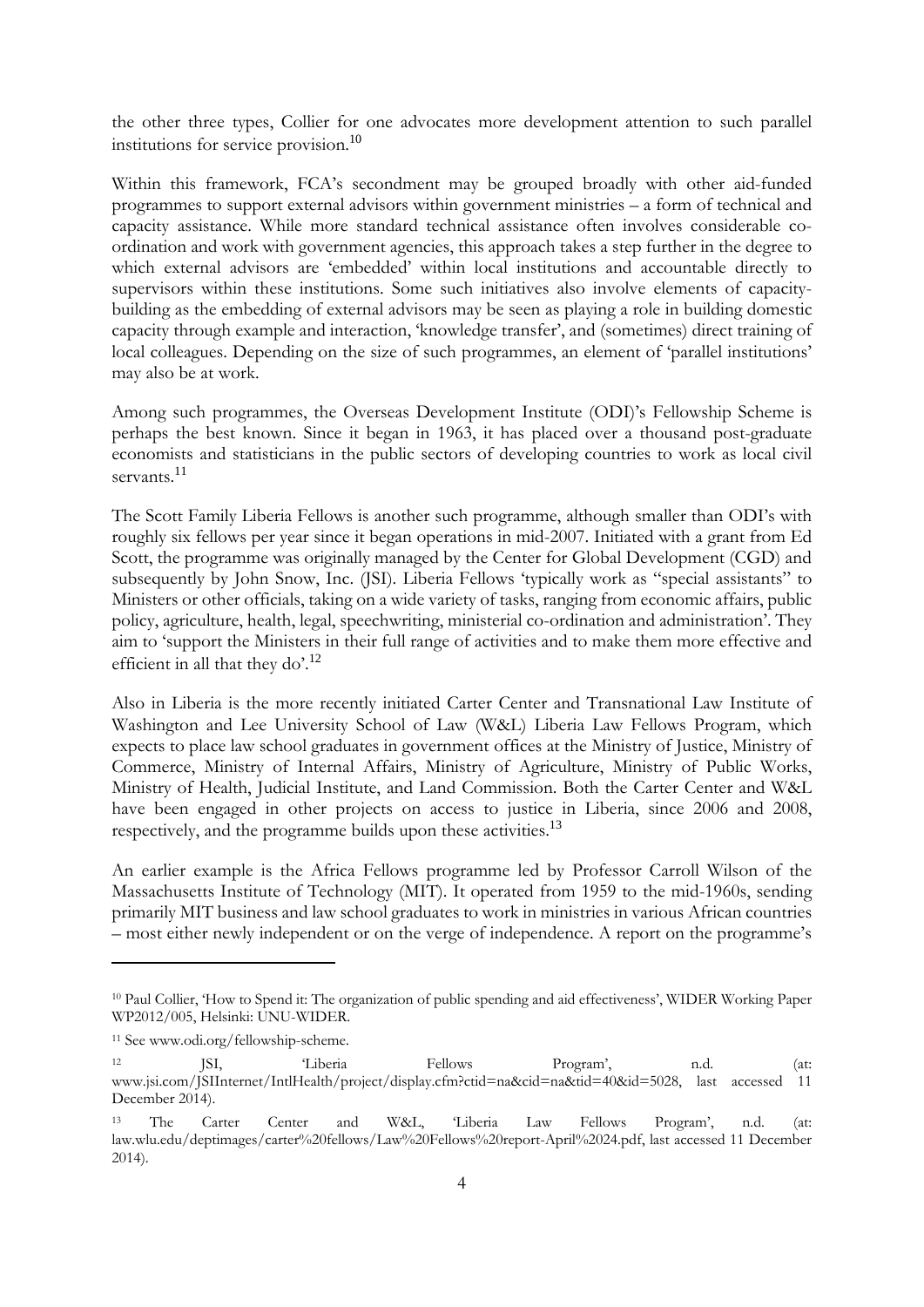founder notes that 'Wilson is said to have considered it the highest compliment to the program when the U.S. ambassador to Uganda complained that the African Fellow in Kampala was acting as if he were working for the Ugandans. "He is", Wilson agreed'.<sup>14</sup>

While at least the first two of these initiatives are quite well-known within development policy circles, to the best of our knowledge no major comprehensive study has been done to enumerate all such efforts, much less to systematically analyse them within the context of one of their key aims – to support governance and state capacity in weak and fragile states. Nor is there much publicly available documentation on the process, challenges, tensions, and lessons learned from such efforts at embedding employees within local government institutions – in particular from the perspective of the external agencies supporting them. As Wilson's comment above underscores, clear tensions are apparent in terms of local versus external accountability and, by extension, ownership. How do the external agencies supporting such initiatives view and address such tensions? The unique entree we had into FCA's experience in Somalia allows us to speak directly to this lacuna in the literature through this case study. Thus, while FCA's secondment in Somalia was a relatively small-scale project – even in comparison to other such initiatives of this broad type – this case can contribute to the discussion of broader issues in the literature on state-building and local ownership.

Finally, it is also worth noting that while FCA's secondment in Somalia is like these other initiatives in many ways, it is also unique in some key ways, which might be built upon in other initiatives in future. First, as noted, it operated on a smaller-scale (one seconded employee only) and over a limited time period, without an expectation of continuation. Second, it functioned during a period of more extreme political instability than any of the other programmes noted above. While Liberia for instance is also a fragile state, the Scott Fellows programmes there began only in the postconflict period.

Third, in terms of the core purposes of the initiative, FCA's sole purpose in the secondment was to support state-building in Somalia by lending capacity during a crucial phase of the peace process. By contrast, while support for state capacity is also a goal of the other initiatives, all also equally highlight benefits for 'fellows' in addition to those for the host country. Fellows in turn generally apply through competitive recruitment processes and many, if not most, have few prior ties to their host countries. Abdile, on the other hand, is of Somali-decent, with strong personal ties and commitment to the development of the country. Perhaps only some of the Scott Fellows are somewhat similar in this latter sense – as a handful of Liberian fellows have participated, some of whom have stayed on in Liberian government.<sup>15</sup>

Fourth, in contrast to the other initiatives, FCA's secondment provided more 'capacity' assistance than 'technical' assistance. Indeed, while clearly capable and highly skilled in peace-building work, Abdile did not possess the sort of technical skills in economics, statistics, or law emphasized by the other programmes. Thus, the sharing or transfer of this sort of 'technical' knowledge was not

<sup>14 &#</sup>x27;Activist on the World Stage: Carroll Wilson Remembered', *The MIT Tech Review,* February/March 1984 (made available by Carroll L. Wilson Award Committee at: web.mit.edu/idi/carroll\_wilson\_award/CLW-Activist.pdf, last accessed 11 December 2014).

<sup>15</sup> Todd Moss and Stephanie Majerowicz, 'Beam Me Back, Scotty: How Young Liberians are Coming Home', Center for Global Development, 17 April 2012 (at: http://www.cgdev.org/blog/beam-me-back-scotty-how-young-liberiansare-coming-home-0, last accessed 15 December 2014).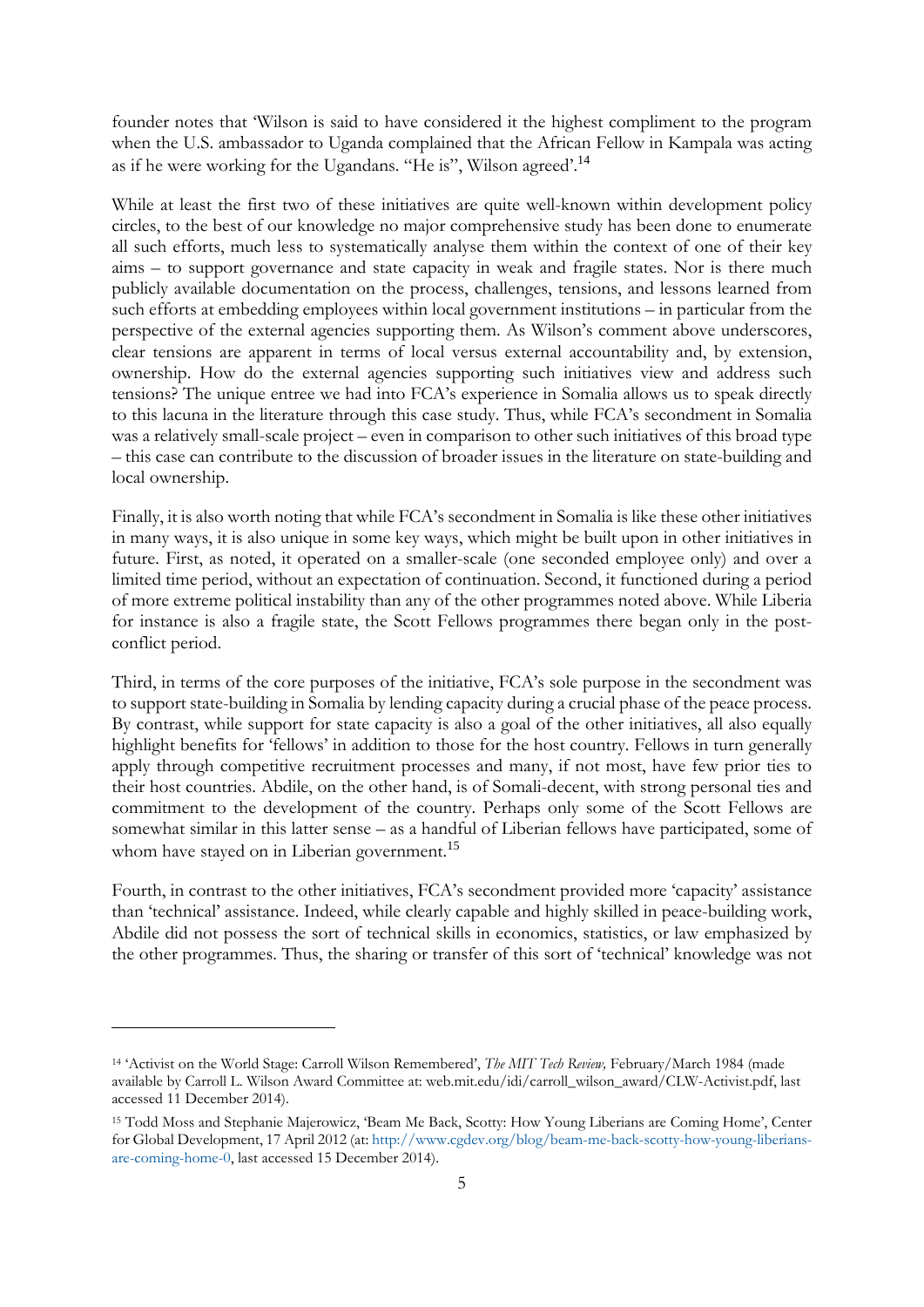core to the effort. Rather, Abdile brought a less clearly defined set of management and analytical skills and peace-building experience.

Fifth, the secondment is unique in the degree to which it supported local ownership of assistance. While local ownership plays a role in all of the initiatives noted above in the sense that fellows work directly *for* local government agencies and report to local supervisors, even if paid by external agencies, the Somalia secondment was unique in that it was also locally *initiated*: the Minister specifically requested the secondment.

## **3 FCA and its work in Somalia**

FCA is the largest development co-operation NGO in Finland, with an annual turnover of 35 million Euros. It works extensively in situations of fragility with a twin focus on advocacy and development support. FCA's work began in Somalia in 2007. Its programmatic entry in Somalia was focused, concentrating on supporting religious leaders in local level conflict resolution in northern Somalia and Somaliland (Peace Initiative Project, PiP). Given the intertwined nature of religious and traditional (clan) leaders in Somalia, FCA and its partners, the Danish Refugee Council and International Horn University, broadened the scope of the conflict resolution project to encompass both social groups. The project successfully facilitated the resolution of more than a dozen clan-based conflicts in Somalia between 2008 and 2012.<sup>16</sup>

FCA discussed and decided upon key advocacy targets in 2009 and selected 'Peace in Somalia' as one of the main focuses. Within Somalia, FCA sought to support the advocacy of religious leaders for peace and reconciliation in mosques, communities, and conflict hotspots (as part of PiP). Internationally, FCA's plan stressed influencing UN decision-making on Somalia especially with the goal of supporting open and participatory peace processes. In Finland, FCA pursued closer co-ordination and collaboration with the Somali diaspora.<sup>17</sup>

FCA's engagement with the UN Political Office for Somalia (UNPOS) was initiated in earnest during the latter half of 2010.<sup>18</sup> FCA and UNPOS formed a joint project in November 2010, Somalia Outreach and Reconciliation (SOR) Initiative, which sought to include the Somali religious and clan elders to the federal level peace- and state-building work from which they had been sidelined for decades.<sup>19</sup> This project was a groundbreaking step for FCA, as it provided a concrete case where FCA facilitated dialogue and co-operation between grassroots actors (with whom FCA had co-operated for years and gained their trust) and the Security Council-mandated UN agency.

<sup>&</sup>lt;sup>16</sup> The PiP project is credited for having provided successful dispute resolution to 11 conflicts in Somaliland and Puntland between 2008-10 and to three conflicts in Central Somalia regions of Mudug and Galguduud.

<sup>&</sup>lt;sup>17</sup> FCA, "Peace in Somalia 2009-2012', unpublished document on the advocacy plan.

<sup>18</sup> See Rauli Lepistö, 'Building a Piece of Peace: Finn Church Aid's Outreach and Reconciliation Project in Somalia', *CMC Finland Studies in Peacebuilding and Civilian Crisis Management*, 4(1), 2013, Helsinki: Crisis Management Centre Finland (CMC Finland), pp. 12-14.

<sup>19</sup> Lepistö, p. 5.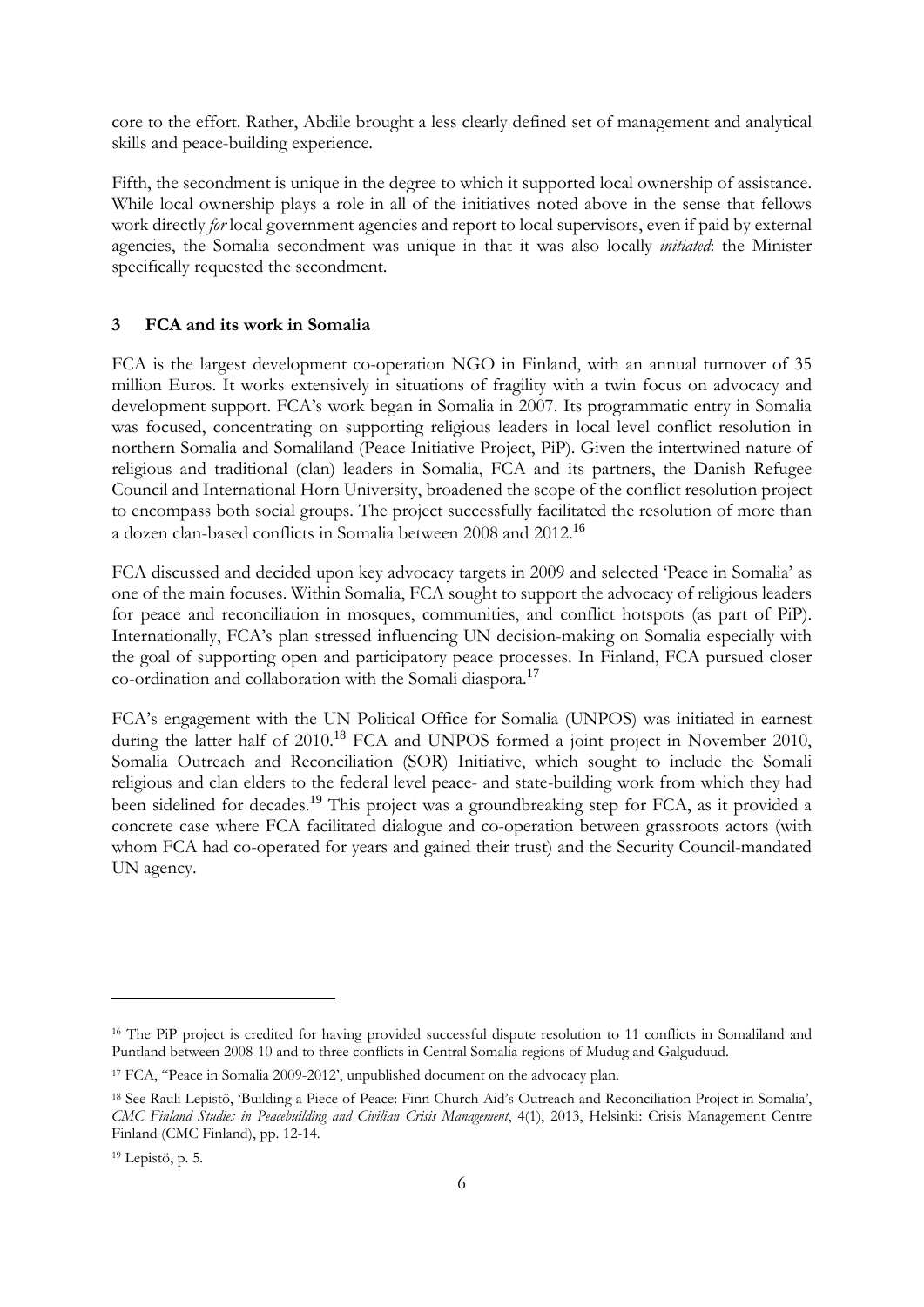## **3.1 FCA's mandate: a rights-based approach to development assistance in fragile situations**

Underlying FCA's work is its commitment to a rights-based approach (RBA). It describes the core RBA principles for its programmatic work as follows:

Contrary to needs, rights always trigger obligations. They exist in a relationship between rights-holders and duty-bearers, which highlights the importance of accountability and dialogue between them. Change requires working in a strategic way towards the duty-bearers that hold decisive positions of power and control. The recognition of this dual relationship is key to the practical implementation of RBA.<sup>20</sup>

Central to the approach is to identify the root causes of poverty and lack of realization of rights. As poverty is not considered merely as a lack of material goods but as injustice, denial of human rights, and equal participation, the tools to promote positive development, derive from creating possibilities to access power and resources, e.g. through advocacy and capacity-building.

RBA as a way of work stresses the imperative of local ownership. In FCA's work, this is highlighted in the stated focus on strengthening the accountability between (local) 'rights-holders' and 'dutybearers' as well as in the emphasis that process is as important as the outcome.<sup>21</sup> In Somalia, this approach was adopted from the outset. FCA's role in PiP was deliberately in the background, concentrating on facilitating mediation processes and capacity-building, rather than driving them. On the other hand, focus on process and participation imply that change is gradual and patience is required by all stakeholders. As will be discussed later in the article, the belief in local ownership as well as the importance of the gradual process has inbuilt tension that matter when evaluating the success of the secondment.

In 2009, FCA assumed the lead in an advocacy working group that chose fragility as its main theme.<sup>22</sup> Although fragility had been touched upon in FCA prior to Abdile's secondment, FCA had not gone deep on discussing its own actions in support of a duty-bearers' capacity. Rather, the focus was on analysis of the implications of fragility to rights-holders and suggestions of action by the EU and the international community as moral duty-bearers.<sup>23</sup> After 2010, FCA's engagement with UNPOS as part of the SOR Initiative was a groundbreaking step for FCA in this sense, in providing the organization an opportunity to move from theory to practice on RBA and its stated focus on 'the interrelationship between the individual at the micro level and the state and the international community at the macro level'.<sup>24</sup>

<sup>20</sup> FCA, 'Rights Based Approach – Principles for FCA Programme Work', unpublished FCA document, 2012.

<sup>21</sup> FCA, 2012, p. 1: 'We should always prioritize local ownership and the agency of the rights-holders'

<sup>22</sup> APRODEV (the Association of World Council of Churches related Development Organizations in Europe), 'Background paper on fragile states and situations', unpublished paper, March 2009. The document emphasized the role of NGOs, coherence, and local ownership in fragile settings. It also stressed the 'importance of supporting ... state-building focus to inclusive society building'.

<sup>23</sup>Boesen J. Kirkemann and T. Martin, *Applying a rights-based approach – an inspirational guide for civil society*, Copenhagen: Danish Institute of Human Rights, 2007 (at: http://www.humanrights.dk/files/pdf/Publikationer/applying a rights based approach.pdf), p. 12.

<sup>24</sup> Kirkemanm and Martin, p. 12.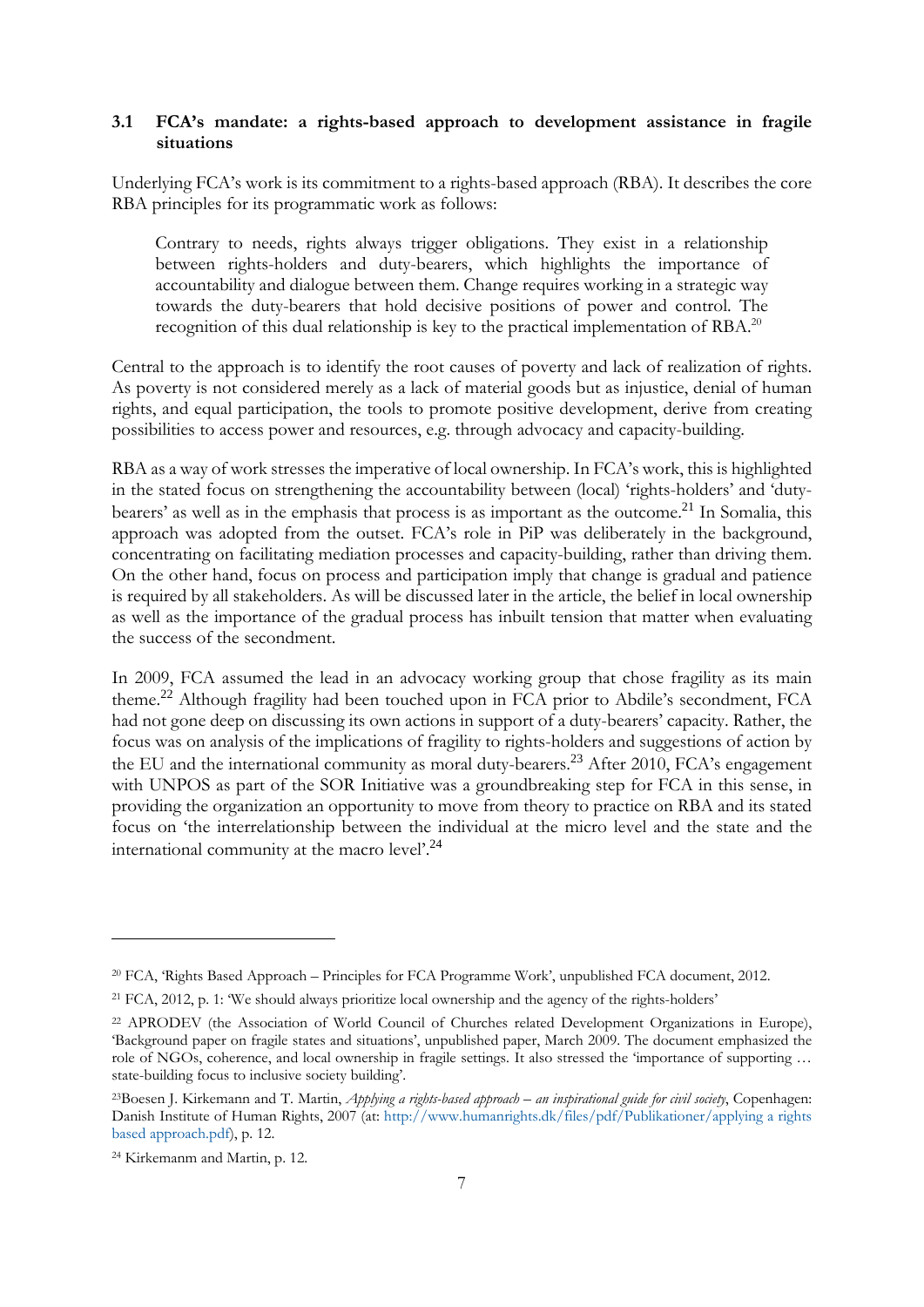#### **3.2 FCA's capacity support to Somalia's TFG**

FCA's secondment of Abdile emerged through the SOR Initiative. In terms of addressing explicitly state fragility in Somalia, and the responsible duty-bearer, the TFG, the SOR initiative started slowly. While dialogue between representatives of local communities and UNPOS was seen as successful<sup>25</sup>, the TFG became part of the activities only towards its end.<sup>26</sup> FCA representatives met Minister Hosh for the first time in November 2011 upon the recommendation of UNPOS' Deputy Special Representative of the Secretary General, Christian Manahl. Subsequently, FCA staff met TFG's Ministers several times, especially Hosh and the Minister of Interior and National Security, but also the Prime Minister, in the margins of the London Somalia Conference in 2012.<sup>27</sup> Similarly FCA saw increasingly the significance of co-operation with TFG as there was now a great convergence between the objectives of SOR and the roadmap.<sup>28</sup>

FCA did not expect a request to second an FCA staff member to TFG. While the proposed secondment was well-aligned with the RBA and could be seen as logical continuation of the SOR Initiative, it still posed several challenges for FCA starting from the fact that Abdile's calendar was already full. Financial issues were even more concerning. Even though the estimated cost of the secondment was quite small, FCA lacked the internal resources to fully support Abdile's secondment on its own and looked for other sources of funding.<sup>29</sup> UNPOS endorsement was considered at first, but it soon became clear that obtaining any funds or clearance from UNPOS, in a manner that Abdile could speak on behalf of UNPOS, was out of the question. The Ministry for Foreign Affairs of Finland (MFA) was the next turning point for financial support. MFA staff at the mediation unit immediately understood the value of the proposed secondment, yet it took until the end of May 2012 for FCA to receive the formal approval, during which time FCA continued working with TFG through its own funding.<sup>30</sup> Upon request, Minister Hosh submitted Abdile's Terms of Reference (ToR) to FCA. It was framed as follows:

Mahdi Abdile would be a consultant on the implementation of Road map as it relates to end of transition processes, including the convening of the Constituent Assembly on May 15, 2012 and the traditional elders on April 25, 2012.<sup>31</sup>

Minister Hosh asked FCA not to second Abdile as FCA staff as this could provide ammunition for someone who would wish to harm the process of ending the transition by falsely portraying FCA as a missionary organization, and by doing so put not only the Minister himself, but also the whole Government, under unwanted accusations. FCA thus let Abdile take a leave of absence for

<sup>&</sup>lt;sup>25</sup> The Security Council on Somalia, 28 April 2011, the Secretary General of the UN offers a paragraph to the activities of the joint project. UNSC, 2011, p. 11.

<sup>&</sup>lt;sup>26</sup> The funds of the final planned activity of the joint project with UNPOS were transferred to TFG as it was convening the Somali elders in Mogadishu in April 2012. See Lepistö, 2013, p. 28.

<sup>27</sup> Interview regarding the role of Somali elders and FCA's contribution to ending the transition, with Prime Minister Abdiweli Mohamed Ali and Minister of Interior Abdisamad Moallim Mohamoud, London, 23 February 2012.

<sup>28</sup> The roadmap was further specified through the National Constitutional Conferences in Garowe in December 2011 and February 2012, the Galkayo Communique of the principal political stakeholders from March 2012 and Addis Ababa Communiqué from May 2012. The centrality of the clan elders in the political process was incrementally pronounced in the outcomes of these meetings.

<sup>&</sup>lt;sup>29</sup> The total budget of the capacity support to TFG was 60,400 Euros.

<sup>&</sup>lt;sup>30</sup> The MFA subsequently allowed FCA to count the start of the project from 22 April 2012.

<sup>&</sup>lt;sup>31</sup> Telephone interview with Hosh, Helsinki, 8 September 2013.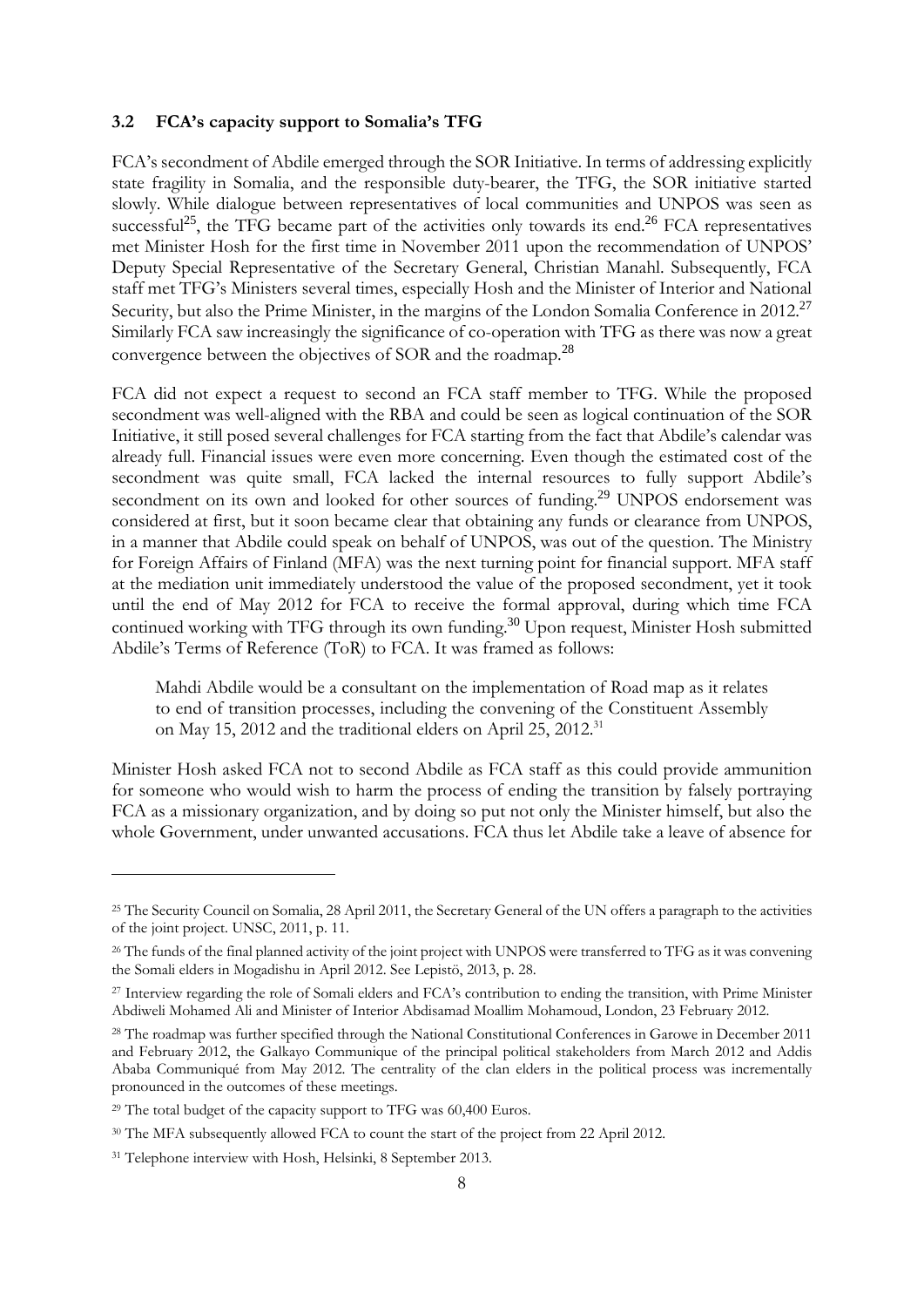the duration of the secondment and hired him as consultant without formal bond to FCA, yet with the opportunity to take advantage of FCA's service functions such as contractual help, travels, financial arrangements, and support on security arrangements. The secondment was extended twice, from the initial end date of 31 July 2012 to 20 August 2012 (end of transition) and, after a request by then caretaker Minister Hosh, to 15 September 2012. Already during the first term of the secondment, it was clear that MFA's original funding would not be sufficient to cover all expenses. Security-related costs in particular burdened the budget more than anticipated.<sup>32</sup> In the end, the secondment program was 65 per cent covered through MFA funds and 35 per cent through FCA's funds.<sup>33</sup>

## **4 Assessing the impact of FCA's secondment**

Overall, we find that Abdile contributed to the Ministry's capacity to implement the transition roadmap, despite his overall limited ability to influence changes in policy. The embedded assistance provided by the secondment gave the Ministry additional means to achieve its main goal, but the initiative was not without tensions and challenges. Broadly, we find clear tradeoffs between FCA's commitment to the local ownership of the secondment and some of FCA's core rights-based principles and objectives. In other words, in being directly accountable to the Minister, not FCA, Abdile did not always pursue activities as he would have had his work been directed by FCA. At the same time, his direct accountability to the Minister was a condition of his presence within the Ministry and his presence within the Ministry also allowed for the promotion of some of FCA's guiding principles and core commitment to supporting the state-building process in Somalia.

This section draws heavily on the perspectives of those involved in the secondment – particularly Abdile – to consider how the impact of such an initiative might be evaluated. While we thus cannot draw conclusive arguments, the findings do suggest that although Abdile was very centrally positioned regarding the transition process, his ability to have an effect on the quality of the process of ending the transition was limited. This limitation originates from his position within the Ministry, working directly under the supervision of Minister Hosh. Therefore his position was different than if he had worked for FCA. The Ministry's role was to oversee the implementation of the roadmap as agreed in connection constitutional conferences commonly referred to as Garowe 1 and 2. Additional amendments were agreed in the Galkayo meeting where the Somali 'elders' were given the authority to select the parliament and an Elders Council would be created for this purpose. The Galkayo amendment also outlined the basis of selection by which the elders would be included to the Elders Council.

Essentially the work was to oversee the implementation of a political process where significant decisions had already been made. Any perceived impact of the secondment further has to be considered as originating from the Ministry's work. Minister Hosh reports that Abdile's contribution was very valuable, but the process would also have been completed without him.<sup>34</sup>Abdile's own account suggests the same. He describes how he had to remain constantly (in his words) 'neutral', including when he felt that some issues were not followed through in an ideal or sustainable matter.<sup>35</sup> The Somali interlocutors were nonetheless content about the arrangement

<sup>32</sup> Abdile had personal security costs of roughly US\$400 per day.

<sup>33</sup> Private donations and other un-earmarked funding.

<sup>34</sup> Interview with Hosh, 2013.

<sup>35</sup> Interview with Abdile, Helsinki, 2 August 2013.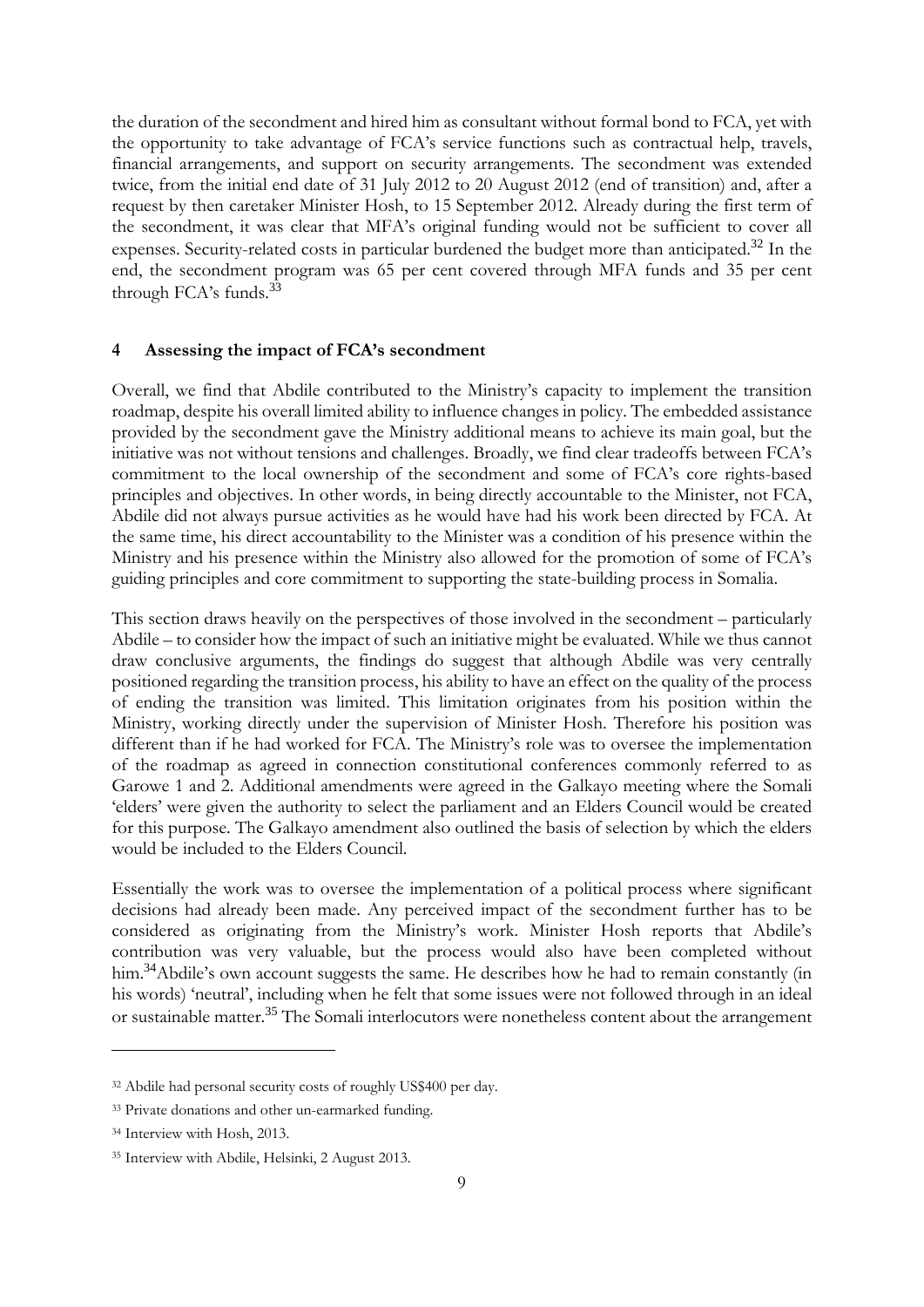highlighting the benefits from the direct relationship between themselves and Abdile.<sup>36</sup> Abdile's colleague from the Ministry stresses the fact that Abdile was able to physically come to Somalia and work with them on daily basis, which was a most definite asset for them.<sup>37</sup> For Hosh, it also seemed to increase the level of local ownership as Abdile worked directly under the Ministry, without outside entanglements. Indeed the direct relationship seemed to have extra meaning in this particular case, due to the politically charged nature of the secondment. Abdile also introduced ideas of his own during the process. He could not claim ownership of these ideas, however, and had to circulate the ideas through the Ministry's bureaucracy. This was another element that Hosh appreciated as it made him feel that Abdile was truly a part of his team and not a solo player with his own agenda.<sup>38</sup>

# **4.1 Limited capacity**

Among the key factors highlighted by those involved in the secondment in influencing Abdile's ability to perform within the Ministry was the existing capacity of the Ministry itself –which in turn was part and parcel of the fragile nature of the Somali state. Prior to Abdile's secondment, the Ministry was only two persons strong, consisting of Minister Hosh and his cabinet secretary.<sup>39</sup> Limited resources prevented Hosh from hiring more staff and in this regard it was essential that Abdile's secondment was financed externally.<sup>40</sup> In addition, Abdile notes the lack of expertise within the Ministry, particularly on the constitutional matters core to its work. While Minister Hosh had a legal education, he did not have experience on constitutional matters. The lack of institutional memory and basic recordkeeping within the institution further meant that basic and key documents such as concept notes and other memos had to be drafted from scratch, rather than based on existing models.<sup>41</sup> Hosh narrates how during the long war several ministers had been killed and virtually everything had collapsed. Offices, ministries, and libraries were destroyed which led to a 'loss of memory'. Hosh says that among other things, Abdile's assistance was much appreciated as there were no potential employees available with the required experience.<sup>42</sup>

During the SOR Initiative in 2010, UNPOS saw that there was a need to give political support to the elders in order to prevent them from being ridiculed or exposed to corruption. UNPOS worked together with FCA to inform the elders about the process of ending the transition. Due to this history, it did not come as a surprise to Abdile that the elders' limited experience with politics prior to the constitutional process formed a challenge for the overall process. Thus, it was natural that Abdile's ToR included a duty to provide for civic education, which essentially meant informing the elders about their role in the process via seminars and workshops which Abdile designed and facilitated.<sup>43</sup> Regardless of the past support, there was still a great demand for such education as many of the elders had not yet been fully informed about their exact role and

<sup>36</sup> Telephone interview with Hosh and K. Hassan, Helsinki, 2 July 2013

<sup>37</sup> Interview, Hassan.

<sup>38</sup> Interview, Hosh.

<sup>39</sup> Interview with Abdile, Helsinki, 2 July 2013.

<sup>40</sup> Interview with Hosh.

<sup>41</sup> Interview, Abdile, 2 August 2013.

<sup>42</sup> Interview, Hosh.

<sup>43</sup> The topics also included reconciliation and mediation.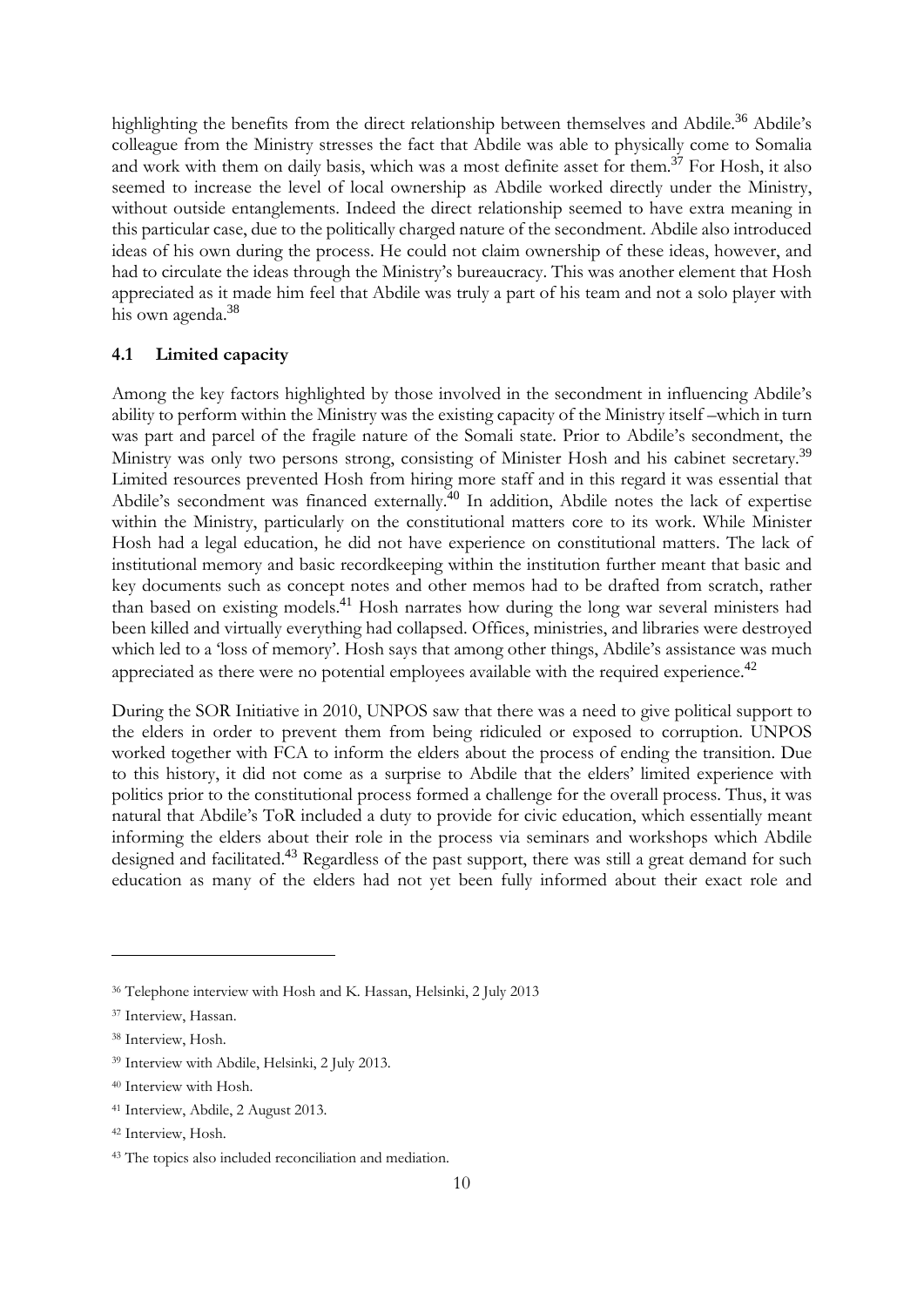responsibility in the process. Sometimes this need to provide education for the elders meant that activities which would have required a day under more organized conditions, took a week.<sup>44</sup>

To summarize, Abdile's work was made more challenging because of lack of human resources, lack of technical expertise within the government, and limited understanding of the elders regarding their exact role in the process of ending the transition. These obstacles illustrate the nature of some of the challenges that both the host government's officials and external actors come across when working within fragile states to support capacity development. What may follow is that extremely weak institutional capacity hinders the very initiatives designed to address it, even when political will supports capacity development – as in this case. While the definition of fragility does include both a lack of *will* and a lack of *capacity*, these two elements are a world apart. The risk of an unwilling state (duty-bearer), however, did not materialize with Abdile's secondment as the TFG explicitly expressed its willingness to receive capacity support to carry out its duties.

### **4.2 Working for gender equality**

Another key issue highlighted in Abdile's reflections on his experience concerned issues of gender equality. For Abdile, gender equality was a familiar and natural priority in his work at FCA, where it had been one of FCA's strategic focuses since 2009<sup>45</sup> and FCA had already advocated better inclusion of women into Somali politics.<sup>46</sup>

In his embedded role within the Ministry, one of Abdile's tasks was working with women's rights groups which advocated for gender equality. The key issue in this regard was to see the fulfillment of a 30 per cent quota for female representation in the new Federal Parliament of Somalia, a quota which was introduced during the creation of the roadmap and was one of most noticeable features in the *Garowe Principles*, a milestone during the formulation of the roadmap. Subsequently, the quota was very much on the Ministry's agenda.<sup>47</sup> Toward this end, Abdile met regularly with women's groups and worked to find ways to bring them together to jointly discuss how to promote their agenda. He also carried their message forward to TFG and other Somali stakeholders.<sup>48</sup> The elected parliament, however, did not meet the agreed quota. It included 275 representatives, of whom only 14 per cent were women.<sup>49</sup> This was only a slight improvement from previous women's representation in the attempt to establish a parliament to Somalia (12 per cent in the Transitional Federal Parliament). In explaining this outcome, Abdile notes that the UN could have promoted the quota more forcefully, but did not wish to risk the implementation of the roadmap which was close to fulfillment.<sup>50</sup> It was then left to the hands of Somalis and particularly to the elders to make sure that the quota would be met. As the principal guardians of the traditional customs of the Somali people, the elders, however, were not the force that would have driven change in gender equality. As one commentator noted: 'Putting the faith of women in the hands

-

<sup>44</sup> Interview, Abdile, 2 August 2013.

<sup>45</sup> FCA Strategy, 2009, p. 7.

<sup>46</sup> FCA facilitated a workshop during the PiP where the elders had gathered to discuss sharia law. In this meeting, the role of women rose to the agenda resulting to an understanding that there were no theological obstacles to include women into politics.

<sup>47</sup> Interview, Hosh, 2013.

<sup>48</sup> Telephone interview with H. Ismail, Helsinki, 28 August 2013.

<sup>49</sup> A. Cawo, 'Marginalising women in Somali politics', *Al Jazeera*, 24 August 2013 (at: http://www.aljazeera.com/indepth/opinion/2012/08/201282385318698928.html).

<sup>50</sup> Interview, Abdile 2 July 2013.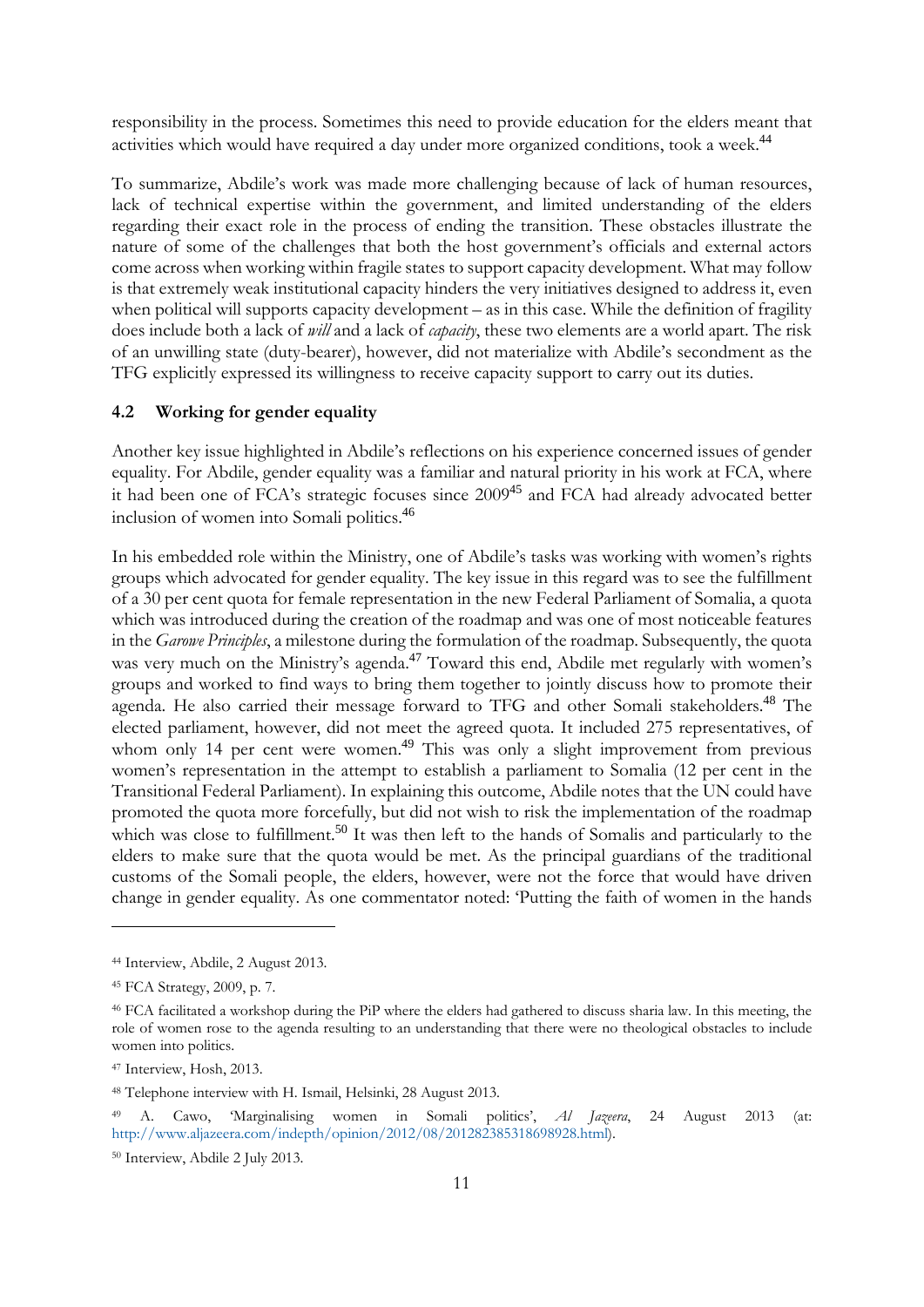of elderly men in a patriarchal society was misguided ideology.'<sup>51</sup> The (female) co-chair of the Technical Selection Committee (of eligible Members of Parliament) also made a similar observation, arguing that the three main factors that kept women's representation lower than agreed were the male- dominant culture, (some) religious interpretations which argued against the inclusion of women into Somali politics, and finally selfish views of too many men who did not want to share the results gained in the political process with women.<sup>52</sup> While working with women's groups, Abdile also observed that women were divided in their opinion on whether they should focus on achieving the quota or rather should have strong women politicians as leaders who could drive change more forcefully.<sup>53</sup>

The example illustrates the difficulty of effectively implementing gender equality objectives, regardless of whether these objectives on paper enjoy a strong backing of the international community. Abdile draws an interesting comparison to peace-building: 'In peace work the state of affairs is such, that once a deal is done, there must be someone who will oversee its implementation. Otherwise everyone knows already beforehand that it will not hold. With political deals, it is almost the same.'<sup>54</sup>

#### **4.3 Deficiencies in representation**

Another key focus of Abdile's work was to co-ordinate the Elders Council. Therefore it was imperative to find and invite the right people to the meeting. Finding the 'real' elders – i.e., the ones who truly represented their communities – was, according to Abdile, the greatest single challenge that the Ministry had during the process.<sup>55</sup> Abdile had struggled with the same problem already during the SOR Initiative. The questions that had to be constantly reassessed then were: who were the real elders who could truly represent the various Somali clans, and how to keep the delicate clan balance in order? It was initially thought that every Somali can tell the name of his or her clan elder, so consequently one should only ask and the list of elders would write itself.<sup>56</sup> However, this was not the case.<sup>57</sup> In Abdile's opinion, the identification of the elders posed some fundamental challenges that had the potential to put the whole process at risk. The process of ending the transition had a sense of urgency to meet the agreed deadline (20 August 2012) which accordingly had an impact on the appointment of elders. In Abdile's assessment, the clans did not always have enough time to properly discuss who would represent them. In such cases the resulting decisions suffered from a lack of consultation from the respective communities, paving the way for potentially wrong decisions. The potential for corruption and political manipulation also increased as the respective communities had less time to properly oversee the activities of their leaders.<sup>58</sup>

<sup>51</sup> A. Farhia, 'Somali women parliamentarians: the predicament of finding a voice', *Hiraan online*, 15 May 2013 (at: http://www.hiiraan.com/op4/2013/may/29375/somali\_women\_parliamentarians\_the\_predicament\_of\_finding\_a\_ voice.aspx).

<sup>52</sup> Interview, Ismail.

<sup>53</sup> Interview, Abdile, 2 August 2013.

<sup>54</sup> Interview, Abdile, 2 August 2013.

<sup>55</sup> Interview, Abdile, 2 August 2013.

<sup>56</sup> Lepistö 2013, p. 26.

<sup>57</sup> Another complicating feature was the existence of many self-appointed elders, who were active in the media aiming to increase their status in the eyes of the public. Often it turned out, that these people were not real elders.

<sup>58</sup> Interview, Abdile, 2 August 2013.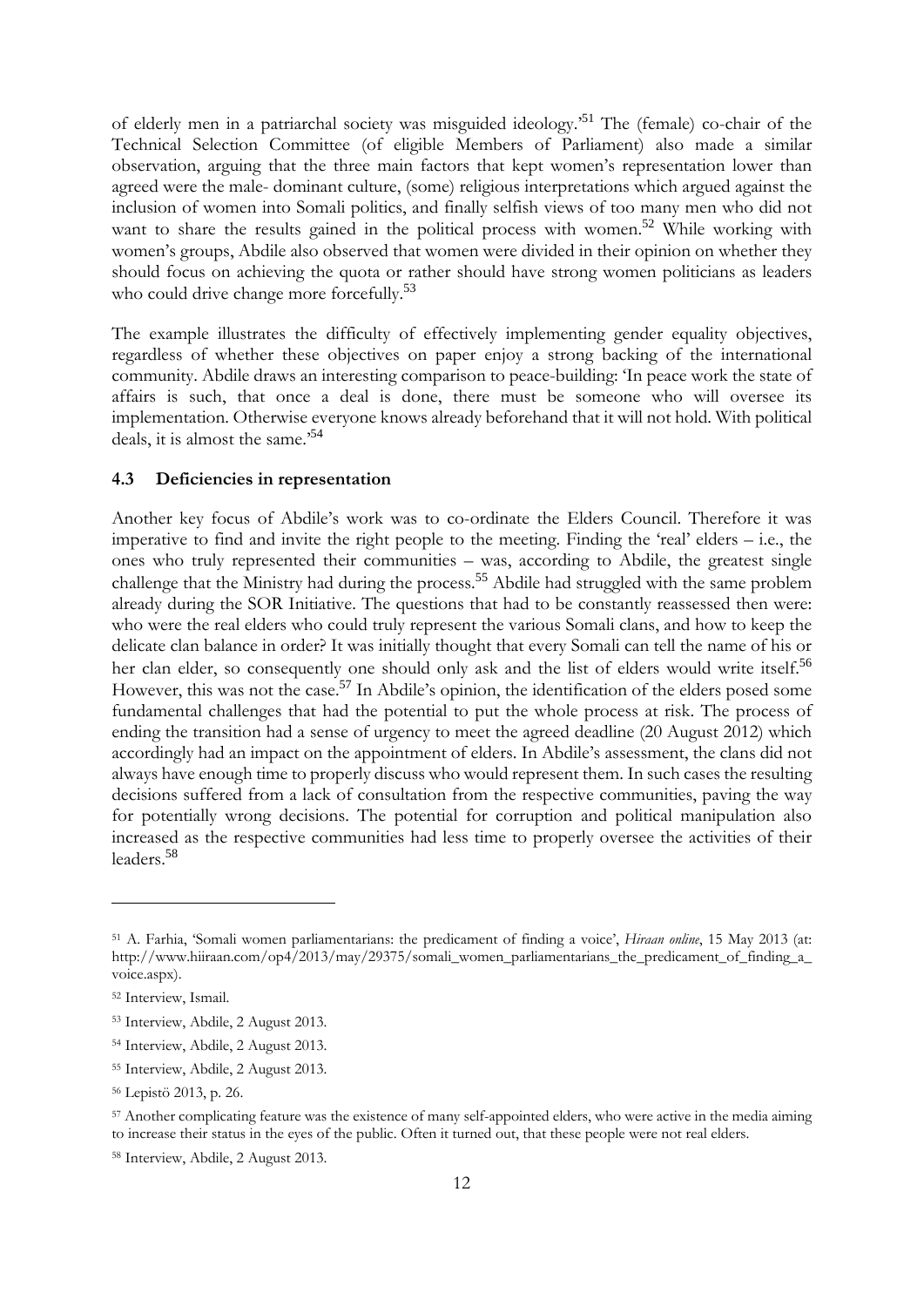Abdile had to proceed in his work regardless of knowing that the Elders Council was formed on the basis of politics, not tradition. The agreed composition of the council was defined on the basis of the '4.5 clan' formula, a political power sharing deal between the main clans in Somalia where four main clans represent one unit each and the remaining half a unit represents the smaller clans. Traditional leaders are chosen, however, in way that follows tradition, not politics, which raises a question over whether it is possible to apply the 4.5 formula and still have such representation as originally intended when the elders were authorized to choose the parliament during the Galkayo meeting. Abdile estimates that the true number of 'first tier elders', i.e. *Dubaabs*, is somewhere between 60 and 70 in the whole of Somalia.<sup>59</sup> Thus, 135 elders would have been too many. The Ministry estimated that from the 135, between 37 and 40 could be described as 'real' elders. If the estimates are accurate, one can safely assume that politics did play a significant role when the composition of the Elders Council was decided, excluding some of the real elders from the process and adding some extra. In Abdile's view, the consultation process fell short in this regard as the primacy in the process of ending the transition was to take the process from one stage to another. Such prioritization limited the Somalis' chances to thoroughly discuss the quality of the process, potentially planting seeds for future tension.<sup>60</sup> Some have even argued that the process reminded them more of a project than a genuine process, moving from one stage to another, aiming to meet deadlines rather than to build the necessary consensus amongst Somali actors.<sup>61</sup>

## **5 Conclusion**

Although FCA's secondment in Somalia was a relatively small-scale project, analysis of this experience, we argue, can contribute to broader discussions in the literature on state-building and local ownership. In particular, it contributes to discussion on aid-funded programmes to support 'embedded' external advisors within government agencies – a form of technical and capacity assistance. A number of such initiatives exist, but little analysis is available about how, why, and even whether they work. Drawing on unique entrée into FCA's experience in Somalia, this case study speaks directly to this lacuna in the literature. Several unique aspects of FCA's secondment – such as the fact that it was locally-*initiated* and, in comparison to other 'embedded' assistance efforts, operated in a more unstable political environment – may also be worthy of consideration by other development actors.

The relevance of FCA's experience to peace-building and state-building is underscored by the continuing emphasis on local ownership in development assistance and the *New Deal*'s emphasis on 'country-owned and -led pathways out of fragility'.<sup>62</sup> FCA's experience suggests that addressing fragility through such embedded assistance may well increase in popularity in the future. This would require that such assistance be seen by both fragile states and donors alike as an effective and 'locally-owned' means to support state capacities. Notably, feedback from both Hosh and his cabinet secretary suggests that the FCA secondment was praised especially from the perspective of perceived Somali ownership. Furthermore, it is clear that Abdile's secondment contributed to

<sup>59</sup> Interview, Abdile, 2 August 2013.

<sup>60</sup> Interview, Abdile, 2 August 2013.

<sup>61</sup> A. Atta-Asamoah, *Situation Report. Long Walk to Restauration: Lesson from Somalia's Transition Process*, Institute for Security Studies, report, July 2013, pp. 1-10.

<sup>62</sup> See www.newdeal4peace.org/.